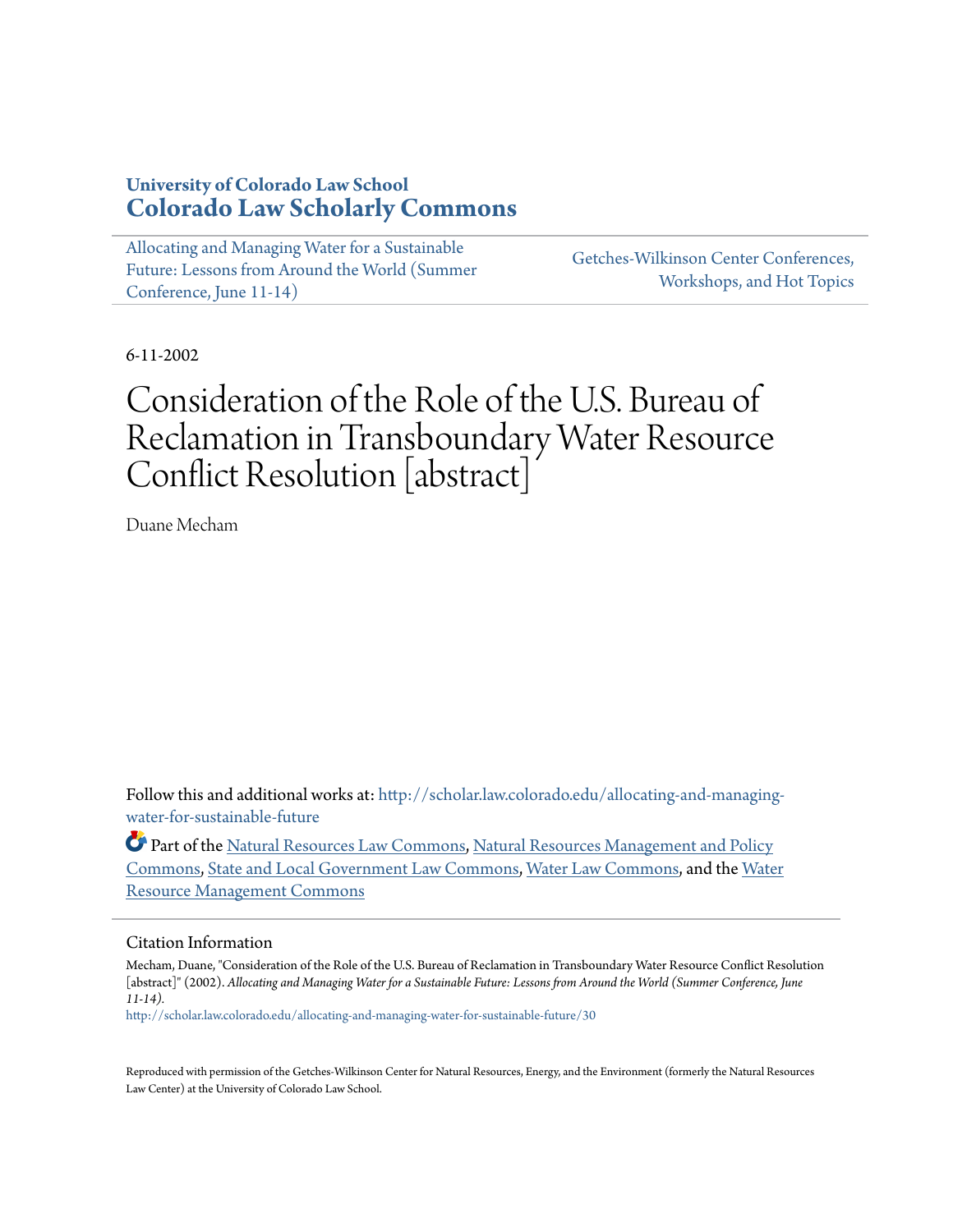

Duane Mecham, *Consideration of the Role of the U.S. Bureau of Reclamation in Transboundary Water Resource Conflict Resolution* [abstract], *in* ALLOCATING AND MANAGING WATER FOR A SUSTAINABLE FUTURE: LESSONS FROM AROUND THE WORLD (Natural Res. Law Ctr., Univ. of Colo. Sch. of Law 2002).

Reproduced with permission of the Getches-Wilkinson Center for Natural Resources, Energy, and the Environment (formerly the Natural Resources Law Center) at the University of Colorado Law School.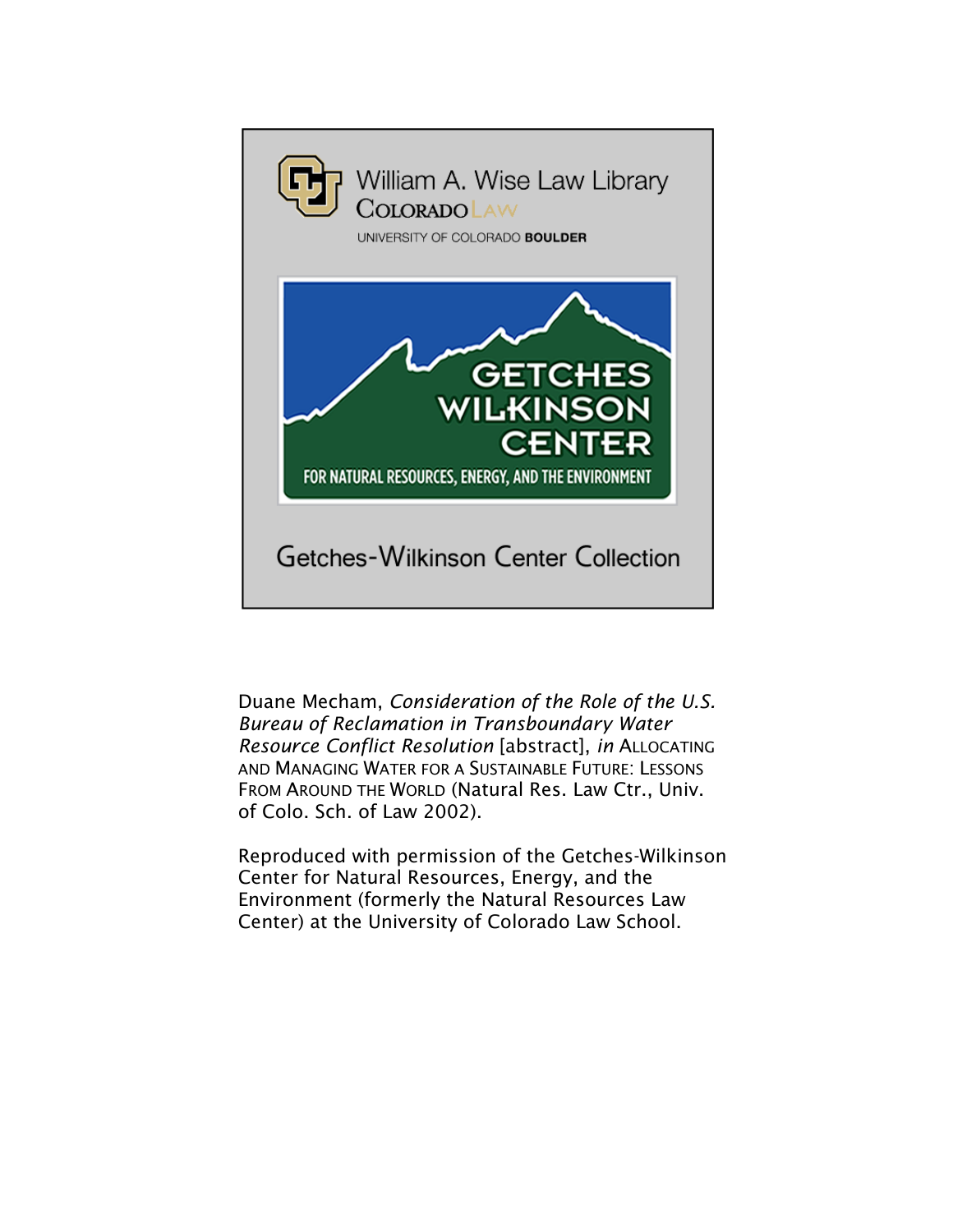## **Consideration of the Role of the U.S. Bureau of Reclamation in Transboundary Water Resource Conflict Resolution**

By: Duane Mecham

Duane Mecham, Senior Attorney Interior Department Office Of Solicitor 500 N.E. Multnomah St., Suite 607 Portland, Oregon 97232 Phone: (503) 231-6299 Fax: (503) 231-2166 Email: [Duane mecham@ios.doi.gov](mailto:Duane_mecham@ios.doi.gov)

Duane Mecham is a senior attorney in the Portland, Oregon regional office of the Interior Department's Office of the Solicitor. He has been with the solicitor's Office for 13 years, including 8 years in the DC office. He advises and represents several interior agencies on water resource, hydropower and ESA compliance matters (for aquatic species). He also represents the Department in Columbia River basin-wide salmon recovery matters and in mediated negotiations seeking to resolve federal and tribal instream flow claims made in the Snake River Basin Adjudication to Idaho. In the past, he has been involved with several Indian water right negotiations.

### **ABSTRACT**

During the past decade, we have seen in the Western United States a significant increase in basin-wide initiatives seeking to more effectively address water resource issues, both quality and quantity. This trend, coincident with the end of the era for building large dams, grows out of the increasing awareness that water resource development and use can have significant impacts on an entire river basin's biological and riparian resources, both up- and downstream and irrespective of state, tribal or international boundaries. A non-exhaustive list of examples of governmental and other parties seeking to address transboundary water impacts:

- Bay Delta Accord (Cal-Fed), addressing Sacramento river and San Francisco Bay
- Platt River Agreement among basin states and the Interior Department
- Upper Colorado Multi-state Recovery Implementation Plan
- Columbia River Basin Forum, a governance agreement among the basin's states, several tribes and several federal departments
- Lower Colorado Multi-Species Recovery Program, a multi-state and federal effort to address survival and recovery needs of aquatic species listed under the ESA

While the impetus for developing these and other initiatives may vary, ranging from litigation over endangered species or water quality to the exponential increases in municipal water demands, a common element in that state, tribal and federal governments, each with a sovereign sphere of influence on a particular basin, invest considerable and resources into developing and using these basin-wide initiatives to collaboratively address the basin's water issues.